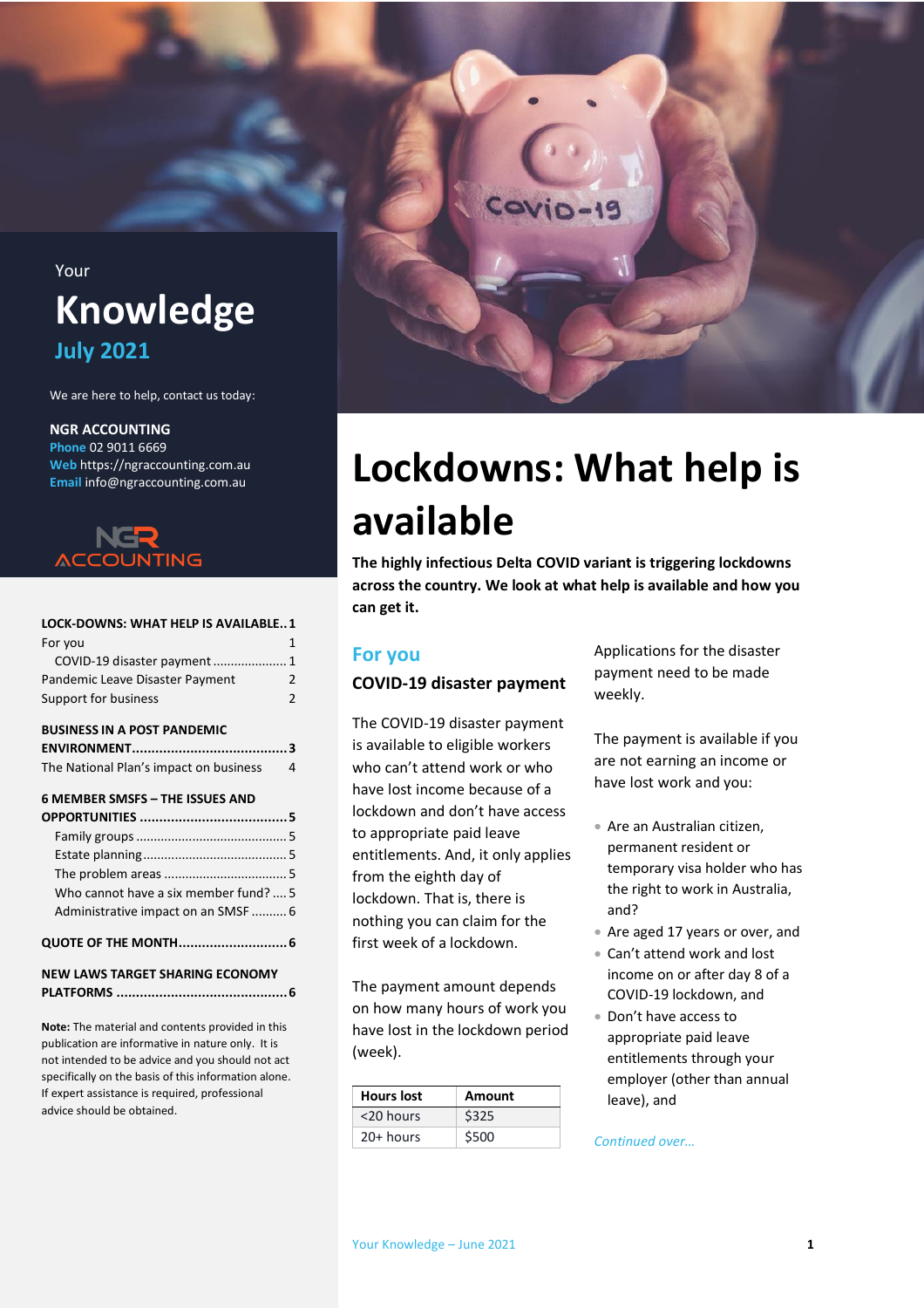• Are not getting an income support payment, a state or territory pandemic payment, Pandemic Leave Disaster Payment or state small business payment for the same period.

Until recently, a liquid assets test applied that meant that if you had more than \$10,000, you could not receive the payment. However, the Prime Minster has stated that this test will be lifted from Thursday, 8 July 2021.

During Victoria's lockdown, 75,410 claims were made for the disaster payment, 57,730 were granted. In NSW, over 67,000 residents have applied for the payment to date.

The disaster payment is only accessible if the hotspot triggering the lockdown lasts more than 7 days as declared by the Chief Medical Officer (you can find th[e listing here\)](https://www.servicesaustralia.gov.au/individuals/services/centrelink/covid-19-disaster-payment/who-can-get-it).

## <span id="page-1-0"></span>**Pandemic Leave Disaster Payment**

The Pandemic Leave Disaster Payment of \$1,500 for each 14-day period is for those who have been advised by the health authorities to selfisolate or quarantine because:

- You have coronavirus (COVID-19)
- You've been in close contact with a person who has COVID-19
- You care for a child, 16 years or under, who has COVID-19
- You care for a child, 16 years or under, who's been in close contact with a person who has COVID-19.

The payment might also be accessible if you are a carer for someone impacted.

Eligibility for this disaster payment is very similar except that you need to use any appropriate leave entitlements if it is available to you (for example, pandemic sick leave, personal leave or carer leave).

## <span id="page-1-1"></span>**Support for business**

#### **New South Wales**

The NSW Government has announced new grants of up to \$10,000 for businesses adversely impacted by the recent COVID-19 lockdowns. Eligibility for the grant is streamed into general business, and hospitality and tourism.

The value of the grant is determined by the impact of the lockdown on your turnover. Your business will need to prove a decline in turnover across a minimum 2-week period after the commencement of the major restrictions.

| <b>Turnover Decline</b> | Grant    |
|-------------------------|----------|
| $70%+$                  | \$10,000 |
| 50% to <70%             | \$7,000  |
| 30% to <50%             | \$5,000  |

The grant is limited to businesses (including sole traders) with:

- A NSW registered ABN or able to demonstrate they are physically located and primarily operating in NSW; and
- Annual turnover of more than \$75,000 for the year ending 30 June 2020; but
- Below the NSW Government 2020-21 payroll tax threshold of \$1.2m as at 1 July 2020; with
- Fewer than 20 full time equivalent employees

The Hospitality & Tourism COVID-19 Support grant is limited to tourism or hospitality businesses with:

- A NSW registered ABN or able to demonstrate they are physically located and primarily operating in NSW; and
- Annual turnover of more than \$75,000 for the year ending 30 June 2020; and
- An annual Australian wages bill below \$10m as of 1 July 2020.

[Applications for the grant](https://www.service.nsw.gov.au/transaction/apply-covid-19-business-support-grant) open in late July.

#### **Northern Territory**

The Territory Business Lockdown Payment Program provides a payment of \$1,000 to [eligible](https://businessrecovery.nt.gov.au/terms-and-conditions) Territory enterprises with less than 20 full time equivalent staff. **[Applications](https://businessnt.smartygrants.com.au/lockdownpayment) close on 16 July 2021.**

#### **Queensland**

A Small Business COVID-1[9 Adaption Grant](https://www.business.qld.gov.au/starting-business/advice-support/grants/adaption) of between \$2,000 and \$10,000 is available to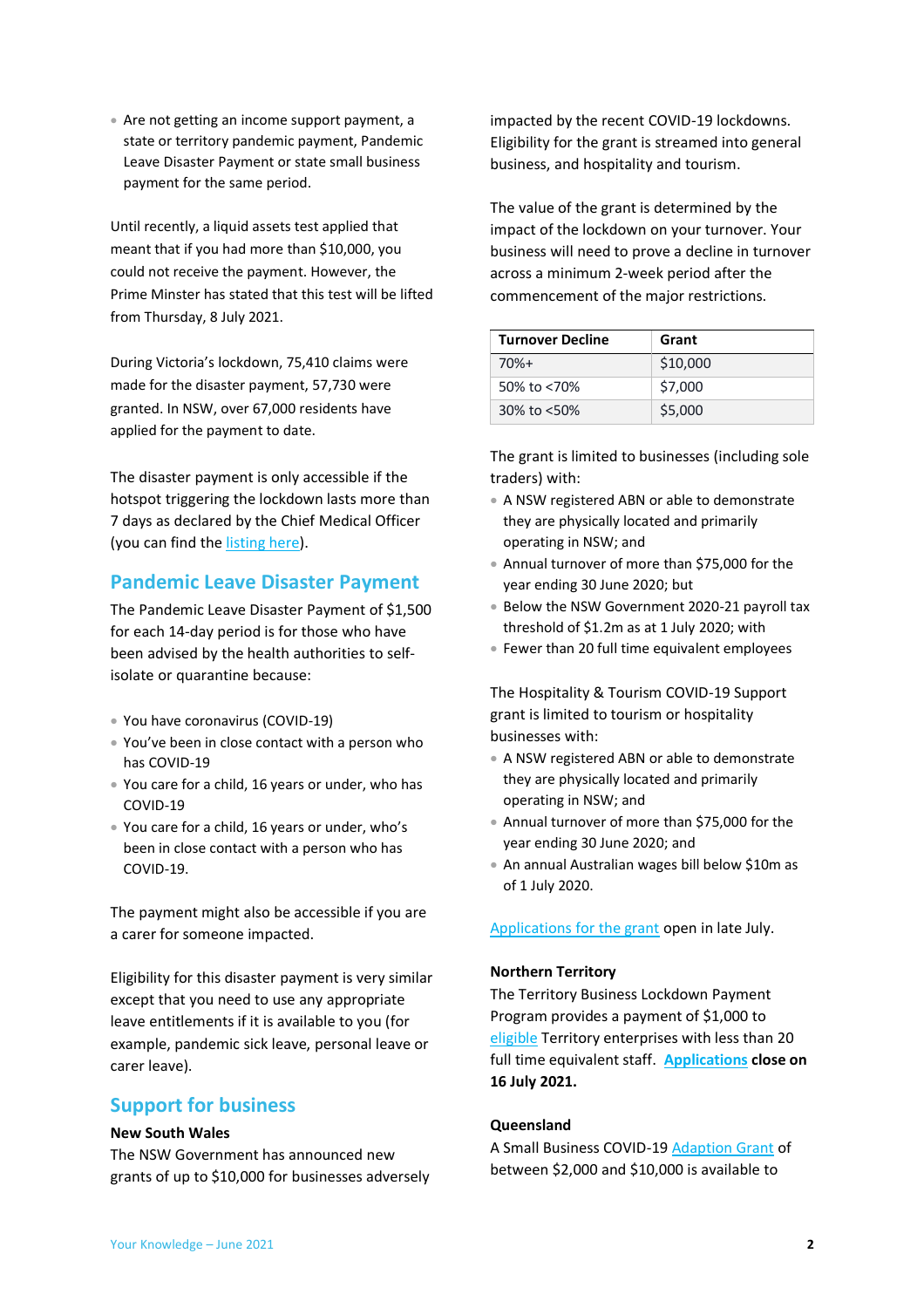[eligible](https://www.business.qld.gov.au/starting-business/advice-support/grants/adaption#eligibility) regional Queensland businesses. The grant requires your business to have suffered a decline in turnover of at least 30% because of COVID-19 for at least one month since 23 March 2020. The grant is accessible to businesses with less than 20 staff.

#### **Victoria**

Grants and other business support programs are available targeting specific industries such as live events, hospitality, and the employment of priority jobseekers. Se[e Business Victoria.](https://business.vic.gov.au/grants-and-programs)

#### **Western Australia**

A second round o[f Small Business Lockdown](https://www.smallbusiness.wa.gov.au/lockdown-assistance)  [Assistance Grants](https://www.smallbusiness.wa.gov.au/lockdown-assistance) of \$3,000 are available to eligible businesses in Perth, Peel and regional WA impacted by recent lockdowns. Applications are not yet open, but you can register for updates. Specifi[c industry assistance](https://www.wa.gov.au/organisation/department-of-the-premier-and-cabinet/covid-19-coronavirus-support-business) is also available.

Direct grants and funding to South Australian and ACT businesses are applicable when extended lock-downs are imposed. **-End-**

## <span id="page-2-0"></span>**Business in a post pandemic environment**

**Countries that have experienced the worst of the pandemic give Australian businesses an insight into what to expect in a post-lockdown environment.**

Australia, like New Zealand, has managed COVID-19 on an elimination basis. That is, lockdowns and border closures to keep the virus out. And, it has worked comparatively well with New Zealand suffering 26 deaths (0.5 per 100,000 people) and Australia 910 (3.7 per 100,000), compared to the UK with over 128,000 deaths (191 per 100,000), India over 400,000 (29.8 per 100,000), Brazil over 500,000 (250.4

per 100,000), and the United States over 600,000 (184.3 per 100,000).

But the flip side of a COVID-19 elimination strategy is a slow vaccine rollout - not only are global vaccine supplies predominantly directed to first world nations with higher mortality rates but vaccination reticence has taken hold (the "I'll wait and see what happens" mentality). Deciding whether to get a vaccination (and making the appointment) is easy to put off when your life, and the well-being of those around you, is not in danger. We saw this psychology at play in Sydney and Melbourne when vaccination rates increased in response to the spread of the Delta variant.

While all of this might not have a direct impact on businesses, it does impact on the timing of the recently announced National Plan to transition Australia's COVID response, and this plan will determine what the business environment will be like over the coming year.

The National Plan has signalled a policy shift from our current focus on COVID infection rates, to two new key determinants - vaccination and hospitalisation rates.

At present, Australia has administered 33 vaccination doses per 100 people. New Zealand is just over 26 doses per 100 utilising Pfizer and the recently approved Johnson & Johnson's Janssen COVID-19 vaccine, and Japan over 42 doses per 100.

Australia will pursue an elimination (or 'double doughnut') strategy until vaccination rates rise to a level where the risk of hospitalisation and death from the virus is relatively low. However, we don't know what these thresholds look like at present with the Government and COVID-19 Task Force yet to make its recommendations.

Australia cannot move from an elimination strategy to 'living with COVID' in a few months without unacceptable hospitalisation and death rates – for example, the UK is moving to no restrictions despite over 160 people dying of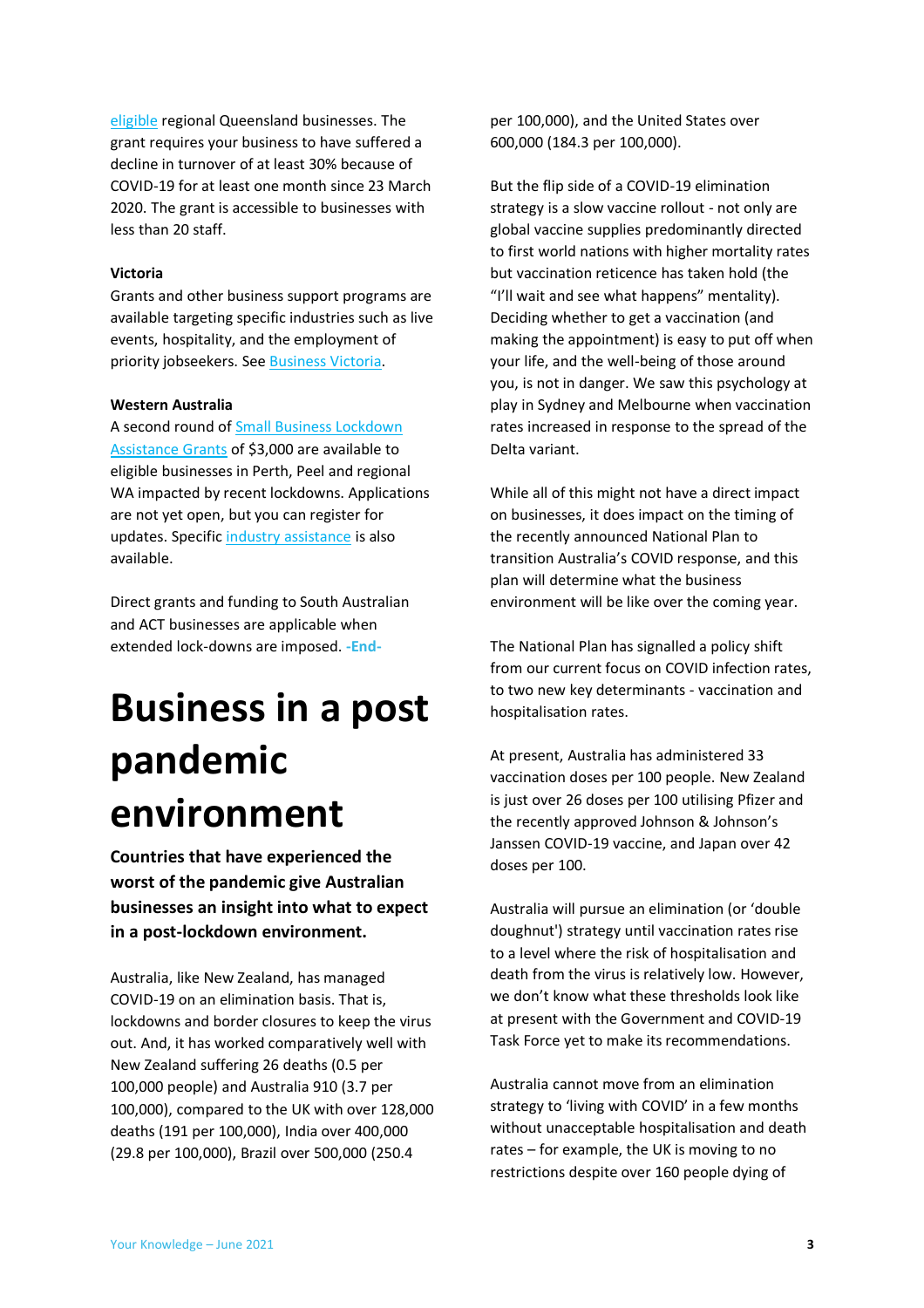COVID and just under 2,500 hospitalised in the last 7 days.

The National Plan identifies four stages and the actions of each of those stages. In brief:

- 1. **Phase 1 - Current strategy**
- 2. **Phase 2 - Post vaccination phase** eased restrictions for those who have been vaccinated and lockdowns only when hospitalisation rates spike
- 3. **Phase 3 - Consolidation phase** no lockdowns and pursuit of a 'vaccination passport' concept where those who are vaccinated can travel freely domestically, and travel bubbles extended to more countries.
- 4. **Final phase** the living with the virus stage with uncapped inbound arrivals including accepting non-vaccinated international travellers if they pass a pre and post arrival COVID test.

Data is only just emerging on the impact of vaccination rates on hospitalisations and death rates, but only a small number of countries have enough of their populations vaccinated to provide a reliable sample - Israel (120 doses per 100 people), the UK (119 per 100) and the US (100 per 100). Even when the Australian vaccination targets are confirmed, we should expect these phases to move over time if hospitalisations increase beyond acceptable levels and if new and deeper data suggests a change in tack (like with the rollout of the AstraZeneca vaccine). In addition, it is likely that the States and Territories will continue to have the final say on what is acceptable. All of this means that while we will have a National Plan, business should remain vigilant and prepare for a potentially longer transition period than what is announced.

## <span id="page-3-0"></span>**The National Plan's impact on business**

The economic impact of COVID-19 is unlike any other, with some businesses suffering a fatal blow while others have benefited. COVID's impact varies sector by sector and region by region as we bounce from one set of operating

conditions to another depending on the Government's response to outbreaks.

Cashflow is a dominant concern with ABS data showing a decline in the number of businesses expecting an increase in revenue between February (27%) and July 2021 (18%).

The National Plan will impact differently on different sectors, and it will be important for business operators to understand the potential impact on them at each phase.

- **Phase 1 - Be prepared for further ad-hoc lockdowns and restrictions** 
	- Map the impact of restrictions on your business, your cashflow and your team and what you will need to survive. Understand whether it is worth trading, the cost of trading and the potential of hibernating.
	- Model contingency scenarios and understand the best available action.
- **Phase 2 – taking advantage of eased restrictions**
	- Lock-in any COVID gains this might be keeping or adapting any new services, building on new technologies, or nurturing a database of new customers (while protecting your relationship with your existing customers). Business has changed, understand what has changed and how you can benefit from these changes.
- **Phase 3 – no lockdowns and returning travel**
	- Understand what your customer base will look like when restrictions ease? If your business benefited from COVID, is there a potential to be detrimentally impacted when your customers have greater choice. If eased restrictions open new or returning opportunities, what can you do to drive this business to you?

*COVID impacts differently depending on the business, the sector, and geographic location. There is no one size fits all approach to surviving and thriving. If you would like us to review your businesses circumstances and ensure you have the depth of information you need to make the right decisions, please contact us.*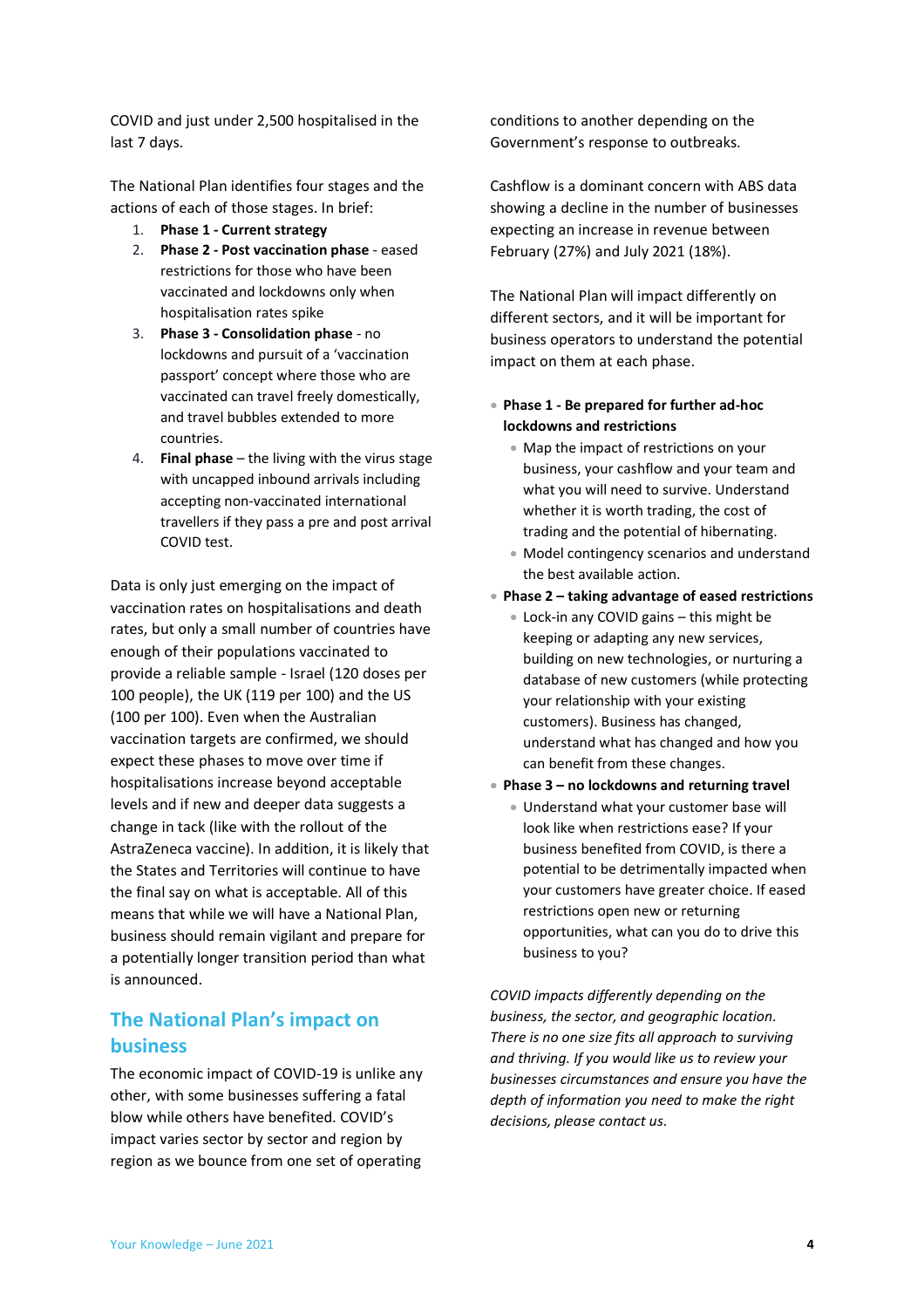# <span id="page-4-0"></span>**6 Member SMSFs – the issues and opportunities**

**From 1 July 2021, the maximum number of members a Self Managed Super Fund can have increased from four to six. Why would you have a fund with six members and what are the implications?**

Recently enacted laws increased the maximum number of allowable members in an SMSF and small APRA fund from four to six.

Currently, over 70% of SMSFs have just two members and those with four members represent only 4% of the SMSF population. The use of six member funds is likely to be small but adds additional choice and flexibility.

#### <span id="page-4-1"></span>**Family groups**

Six member funds provide family groups with a vehicle for controlling superannuation savings and investment strategies. For families with more than four members, previously the only real option was to create two SMSFs (incurring extra costs) or place their superannuation in a large fund.

A larger fund also offers a level of protection if a fund member is travelling overseas for a prolonged period of time. The residency rules require, amongst other things, 50% of members measured by market value to be in Australia.

### <span id="page-4-2"></span>**Estate planning**

Estate planning is a benefit of the new laws particularly tax-effective intergenerational wealth transfer as the assets of a fund generally are not part of the estate. Take the example of a family business that holds the commercial property of the business in their family SMSF. If the parents die, the children might keep running the business and maintain the commercial property within the SMSF as an asset. Holding assets within the SMSF also provides a level of asst protection from creditors.

### <span id="page-4-3"></span>**The problem areas**

- **Investment decisions within a fund** Problems can occur when members have different investment needs, for example parents might be closer to retirement while the children are focussed on the longer term. The investment strategy of the fund may not meet everyone's requirements.
- **Disputes** the more members in a fund the greater the potential for disputes. For those with legal capacity to be a trustee (18 or over), the rules relating to the appointment and dismissal of trustees, voting rights and meetings need to be clear.
- **What happens when a member dies** steps need to be taken to ensure that when a member of the fund dies, their wishes are respected. For example, appointing a legal personal representative as trustee, reversionary pensions or binding death nominations.

### <span id="page-4-4"></span>**Who cannot have a six member fund?**

Not all SMSFs will have the option to allow six members because in some instances, the number of individual trustees that a trust can have is limited to less than five or six trustees by State legislation (Queensland for example). In these cases, fund members might opt to use a corporate trustee.